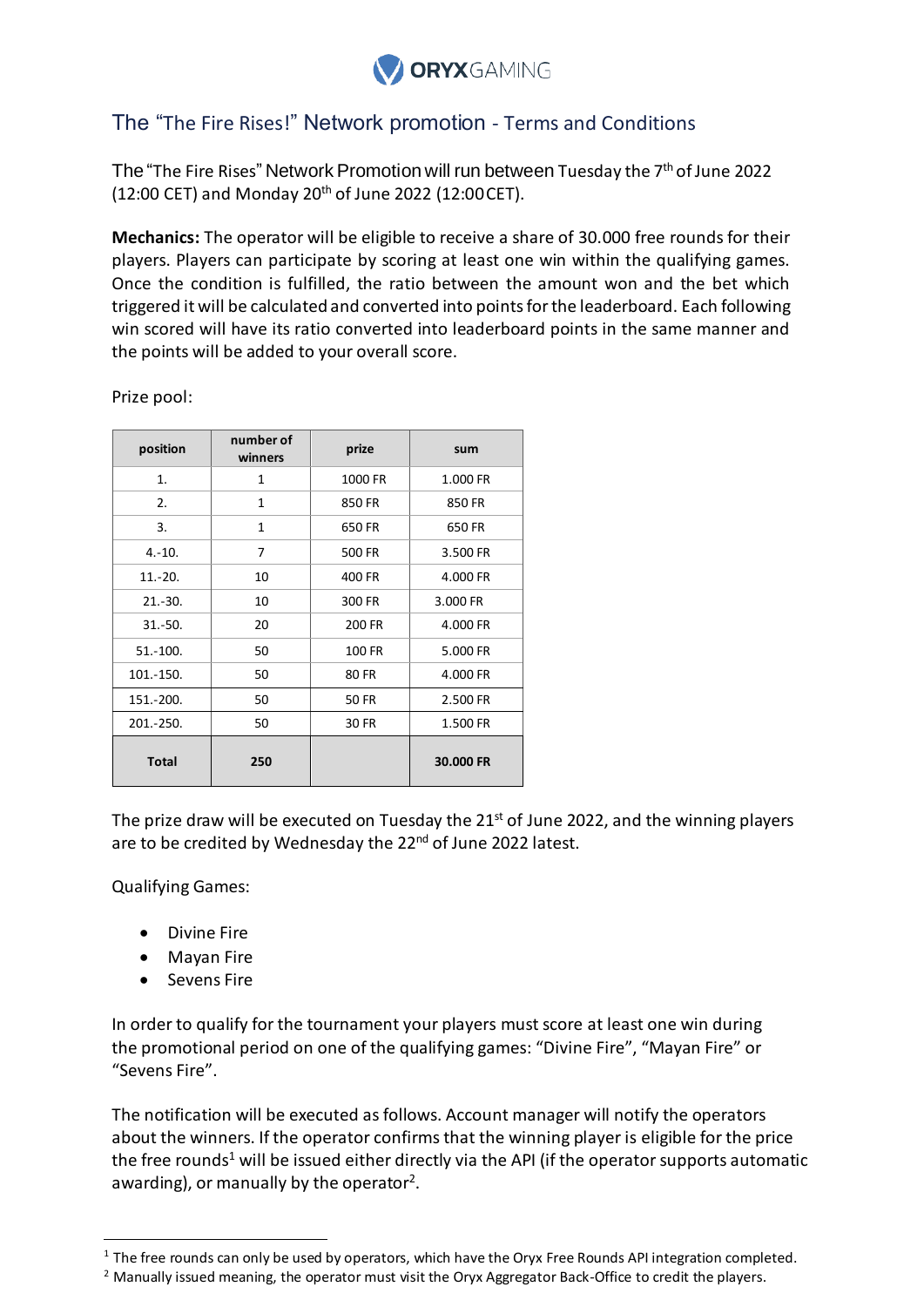

The free rounds cost (bets) will be covered by Oryx Gaming and deducted on the next monthly invoice.

The winning players can originate from any participating operator. The value of the free rounds (value 0,20 Euro cent per spin, or currency equivalent) can be used on any of the three qualifying Gamomat games: Divine Fire, Mayan Fire & Sevens Fire.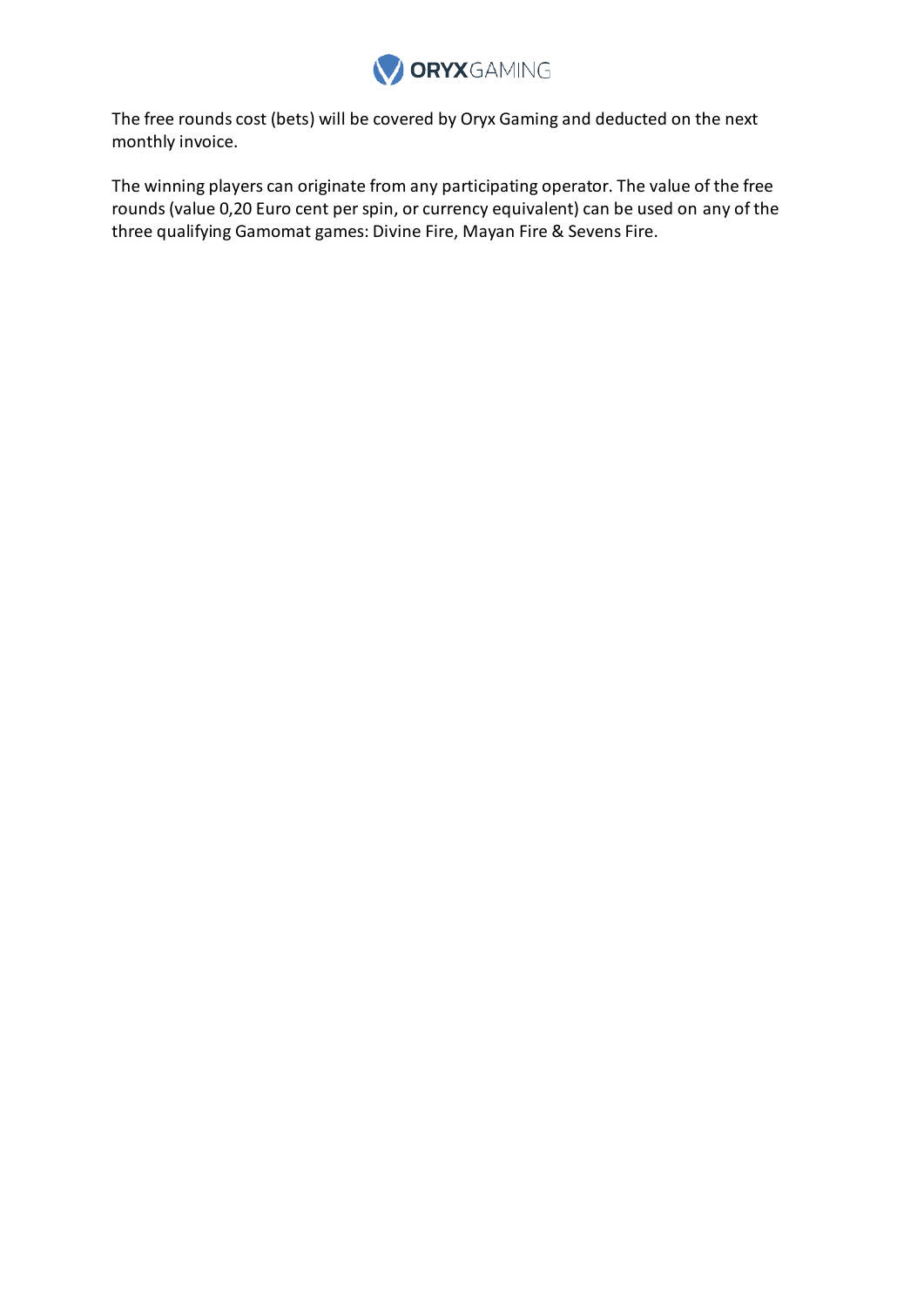

The minimum bet to qualify for the leaderboard is 20 cents per spin.

*What you have to do to participate:*

*The participating games need to be positioned in prominent lobby space. The game needs to be visible upon the players arrival on your website on both mobile and desktop throughout the promotional period.*

*A website slider (featuring the games) needs to be included to your website (desktop and mobile), Gamomat can has prepared a website slider, which can be used in the promotion.*

*The game must have at least one promotional campaign structured around them (Mail, sms, website) we encourage you to share all promotional materials with us.*

*Email campaigns Social media campaigns Advertisement Affiliate promotions Website announcements ...*

## General Terms and Conditions

Elements of the dedicated promo pack must be used on the gaming site(s), in newsletters and other media including social media. The promo pack will be made available in the Oryx client area - Gamomat section.

The participating games need to be positioned in prominent lobby space. The games need to be visible upon the players arrival on your website on both mobile and desktop throughout the promotional period.

Opt into the promotion by Monday the 6<sup>th</sup> of June 2022.

The parties agree that the prize promotion shall be governed by adequate binding terms and conditions which shall be stipulated by the operator and agreed by their players prior to permitting such players to participate in the prize promotion. Consequently, it is the responsibility of the operator to receive, respond to and manage, all player queries and complaints in relation to the prize promotion and the awarded prize. The operator understands that Oryx Gaming involvement in such promotions is limited solely to ensuring the prize draw is awarded impartially.

The operators are obliged to include a minimum set of terms and conditions to the players, namely the terms and conditions received by Oryx Gaming surrounding the players.

Following conditions need to be displayed to the players (Numbered):